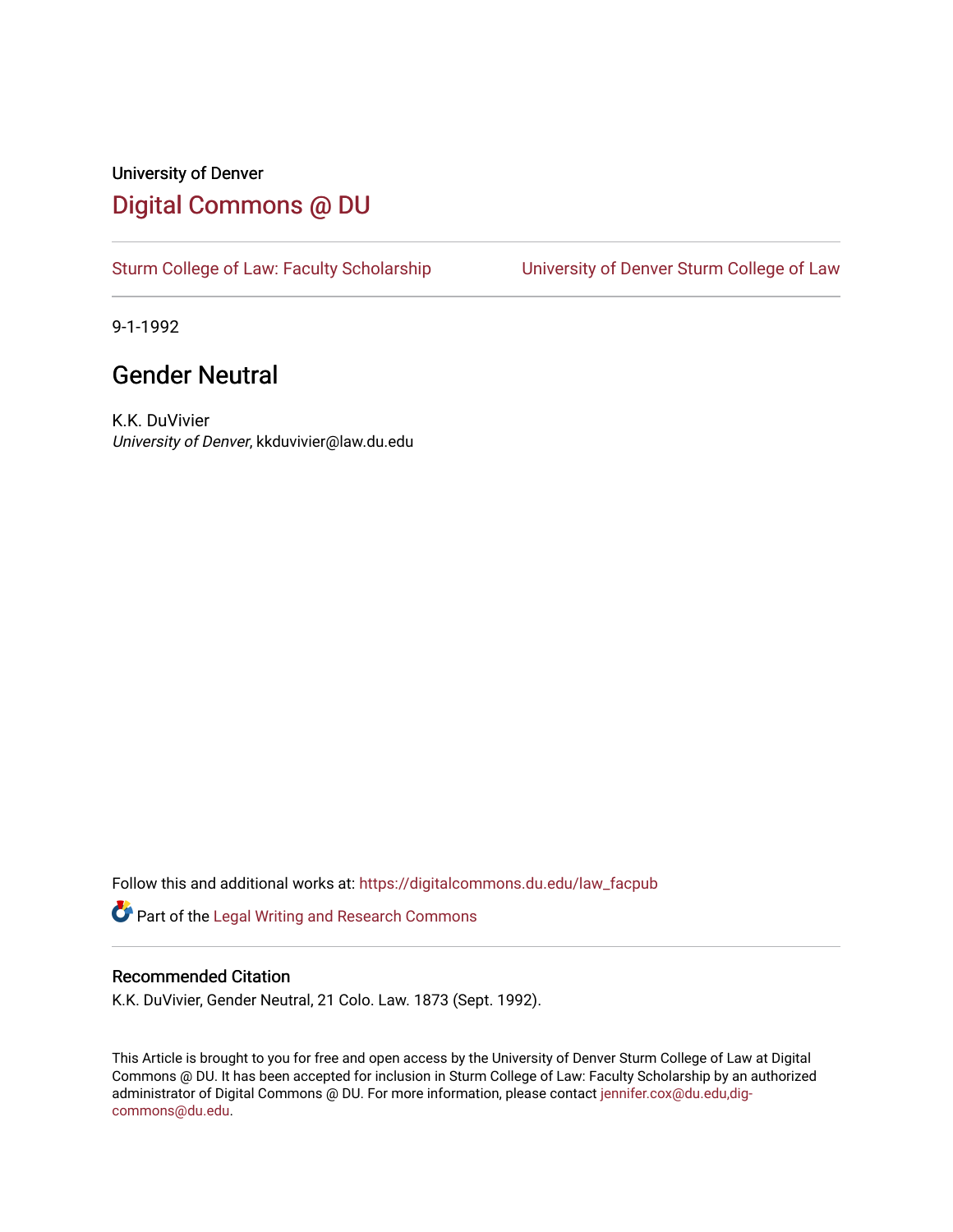## Gender Neutral

## Publication Statement

Copyright is held by the author. User is responsible for all copyright compliance.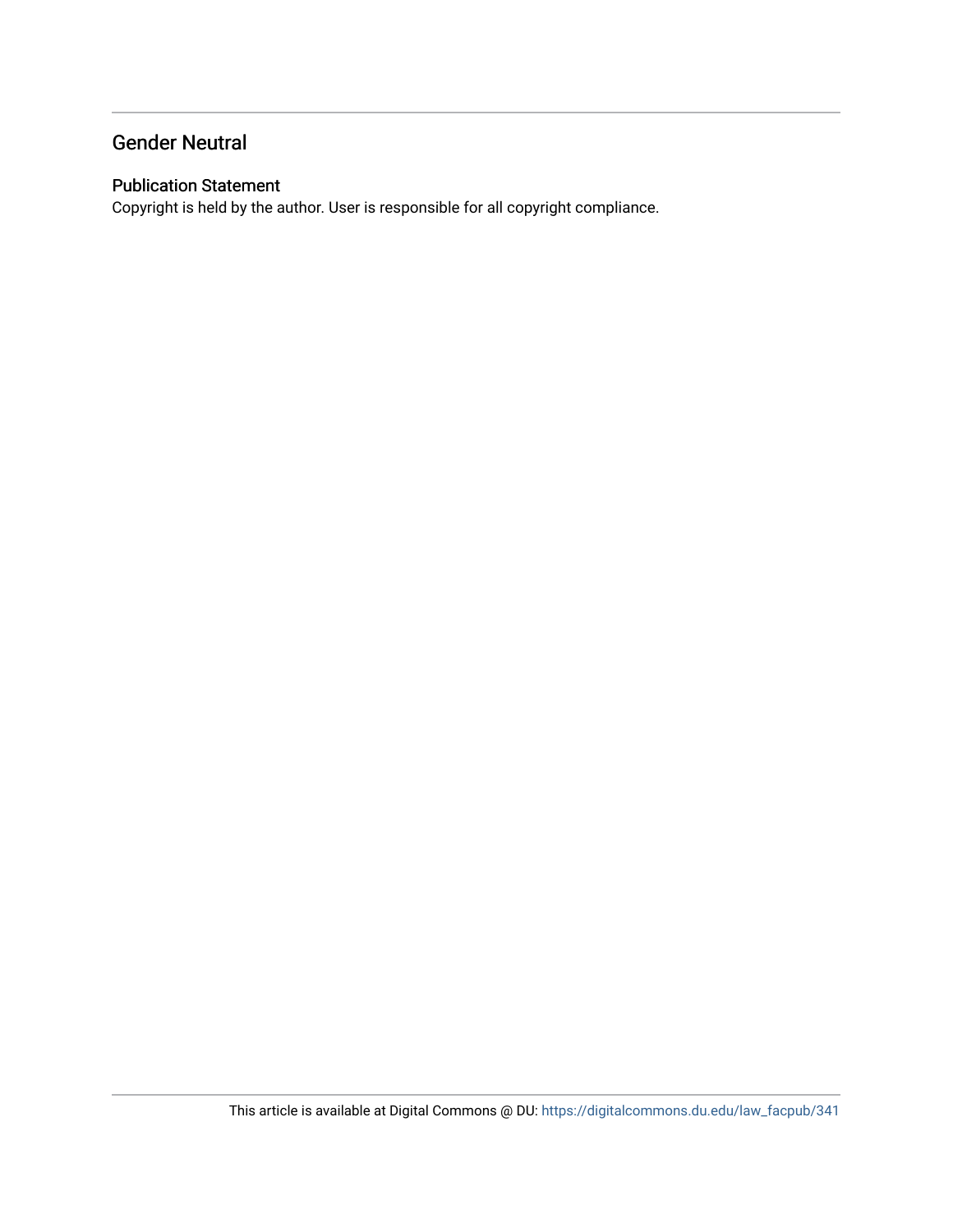## **The Scrivener: Modern Legal Writing**



# **Gender Neutral**



## *by KK DuVivier*

*Oedipus [old and blinded] said [to the Sphinx], "I want to ask one question. Why didn't I recognize my mother?"*

*"You gave the wrong answer," said the Sphinx.... "When I asked, What walks on four legs in the morning, two at noon, and three in the evening, you answered, Man. You didn't say anything about woman."*

*"When you say Man," said Oedipus, "you include women too. Everyone knows that."*

*She* said, *"That's what you think."*

*Myth* by Muriel Rukeyser

You may believe that use of "he" for both men and women is yet another sign of male dominance and the suppression of women.1 On the other hand, you may feel that the use of "he" as a both-sex term is a time-honored example of appropriate "unmarked usage."2

Regardless of your preference, you should be aware that the use of "he" as a universal gender pronoun now is controversial, and your reader probably will follow only one of two very divergent ideologies. Therefore, fall back on a primary rule of persuasive writing: *avoid any words or structures that alienate your reader or distract from your message.*

Here are four techniques commonly used to avoid the need for a potentially offending masculine pronoun:

First, use the second person pronoun, instead of the third person pronoun. Note that I avoided a problem above by writing, "Regardless of your preference, *you* should..." rather than, "Regardless of one's preference, *he or she* should be aware that...."

Second, if you must use the third person, use the plural rather than the singular. Thus, in the italicized clause above, I could have substituted "readers" for "reader" with no loss of

#### **DO YOU HAVE QUESTIONS ABOUT LEGAL WRITING?**

**IKK** DuVivier will be happy to address them through *The Scrivener* column. Send your questions to: K.K. DuVivier, University of Colorado School of Law, **Cam**pus Box 401, Boulder, **CO 80309-0401.**

meaning. In fact, the use of the plural often is more open and embracing.

Third, if you must use the third person singular, omit the gender-specific pronoun. Note that in the same italicized clause, I did not write "alienate your reader or distract *him or her* from your message." Frequently, the pronoun is not necessary to your meaning.

Fourth, repeat the original noun instead of using a pronoun. For example, the italicized clause could read, "that alienate your reader or distract *the reader* from your message." Although this structure does not flow as smoothly as some of the other alternatives, it eliminates the judgment statement, and the resulting controversy, that use of a pronoun might create.

Avoid more obvious methods of dealing with the dilemma unless you intend to emphasize your position, perhaps to the detriment of how your other ideas will be received. For example, some readers believe "he or she" is a clinker and that "s/he" is grotesque. $3$ 

You can try to alternate between the masculine and feminine pronouns in each of your sentences or paragraphs, but this device is confusing and may look artificial. Furthermore, if you are not careful, you "may perform a sex change on somebody in the middle of paragraph."<sup>4</sup>

In his dissent in *Nordlinger v. Hahn,5* U.S. Supreme Court Justice Stevens quotes language from Justice Blackmun's majority opinion that employs the unmarked use of "he" to describe a new owner's tax burden. The use of "he" is especially distracting in this instance because the "new owner" in the case is a woman, petitioner Stephanie Nordlinger.

When the language of the two justices is juxtaposed, their different approaches to the gender pronoun are obvious. Instead of using "he" and "him," Justice Stevens uses "her" to describe both new and existing owners. Furthermore, he artfully sidesteps the gender issue in the ensuing discussion by simply using the plural "taxpayers" and "homeowners" with

*KK DuVivier is an instructor of Legal Writing and Appellate Court Advocacy at the University of Colorado School of Law, Boulder.*